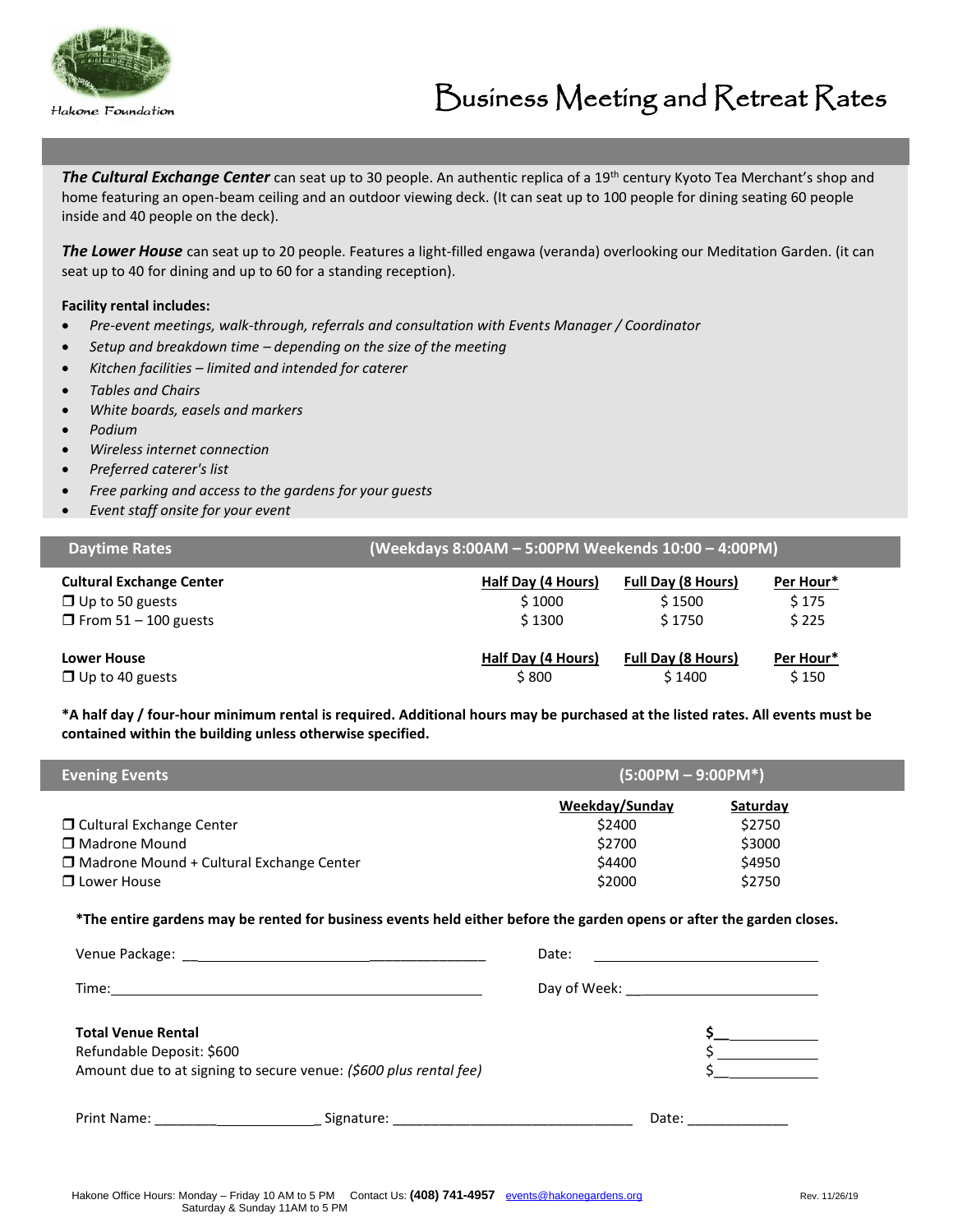

# Application for Business Meetings and Retreats

Hakone Foundation

| <b>Organization Name:</b> The Contract of the Contract of the Contract of the Contract of the Contract of the Contract of the Contract of the Contract of the Contract of the Contract of the Contract of the Contract of the Contr |   |                                            |  |  |
|-------------------------------------------------------------------------------------------------------------------------------------------------------------------------------------------------------------------------------------|---|--------------------------------------------|--|--|
| Phone Number: The Contract of the Contract of the Contract of the Contract of the Contract of the Contract of the Contract of the Contract of the Contract of the Contract of the Contract of the Contract of the Contract of       |   | Fax Number ( and )                         |  |  |
| Email Address:                                                                                                                                                                                                                      | @ | Name of Event: <u>____________________</u> |  |  |

Thank you for considering Hakone for your upcoming business meeting. The beautiful Japanese estate and gardens will provide you with an ideal setting for your meeting offering a peaceful and serene atmosphere. Please consult with the Event Office to facilitate your meeting plans and to confirm the date and time of your event prior to submitting the completed application.

|                                                                                                              |             |                                                                  | (Garden, Wisteria Pavilion, Lower House, Madrone Mound or Cultural Exchange Center) |
|--------------------------------------------------------------------------------------------------------------|-------------|------------------------------------------------------------------|-------------------------------------------------------------------------------------|
|                                                                                                              | Day of week | Date                                                             | Time                                                                                |
| Type of Event: Meeting _________Reception___________Retreat ________Other __________ Est. Attendance________ |             |                                                                  |                                                                                     |
| Caterer? Yes ____ ___ Rental Company? Yes ___ No ____ (Please include details on Event Details Form)         |             |                                                                  |                                                                                     |
| <b>MAILING INFORMATION</b>                                                                                   |             | <b>BILLING INFORMATION</b><br>$\Box$ Same as Mailing Information |                                                                                     |
| Name                                                                                                         |             | Name                                                             |                                                                                     |
| <b>Mailing Address</b>                                                                                       |             | <b>Billing Address</b>                                           |                                                                                     |
| City, State and Zip                                                                                          |             | City, State and Zip                                              |                                                                                     |
| How did you hear about Hakone for your event?                                                                |             |                                                                  |                                                                                     |

Applicant hereby agrees to hold the City of Saratoga, its City Council, the Hakone Foundation and its Trustees, the individual members thereof, and all the officers, agents and employees free and harmless from any loss, damage, liability cost of expense that may arise during or be caused in any way by, such use or occupancy of Hakone Gardens and facilities.

I, the undersigned, hereby certify that I will be personally responsible on behalf of the applicant for any damages sustained by the building, furniture, equipment or ground accruing through occupancy or use of said facility by the applicant. Any loss equipment or damages including extra cleanup shall be compensated from the deposit.

I hereby certify that I have read and understand the Hakone Reservation Policy and Procedures and will abide by any special conditions set forth. I certify that the intended use is in compliance with said rules and regulations, application instructions and any conditions or specific use and is subject to advance payment of all fees.

| <b>Printed Name</b> | Date |
|---------------------|------|
|                     |      |

Please make checks payable to The Hakone Foundation. Mail Application, Contract, and the Rate Sheet along with payment to Hakone Foundation, P.O. Box 2324, Saratoga, CA 95070. We accept Visa, MasterCard, and Amex.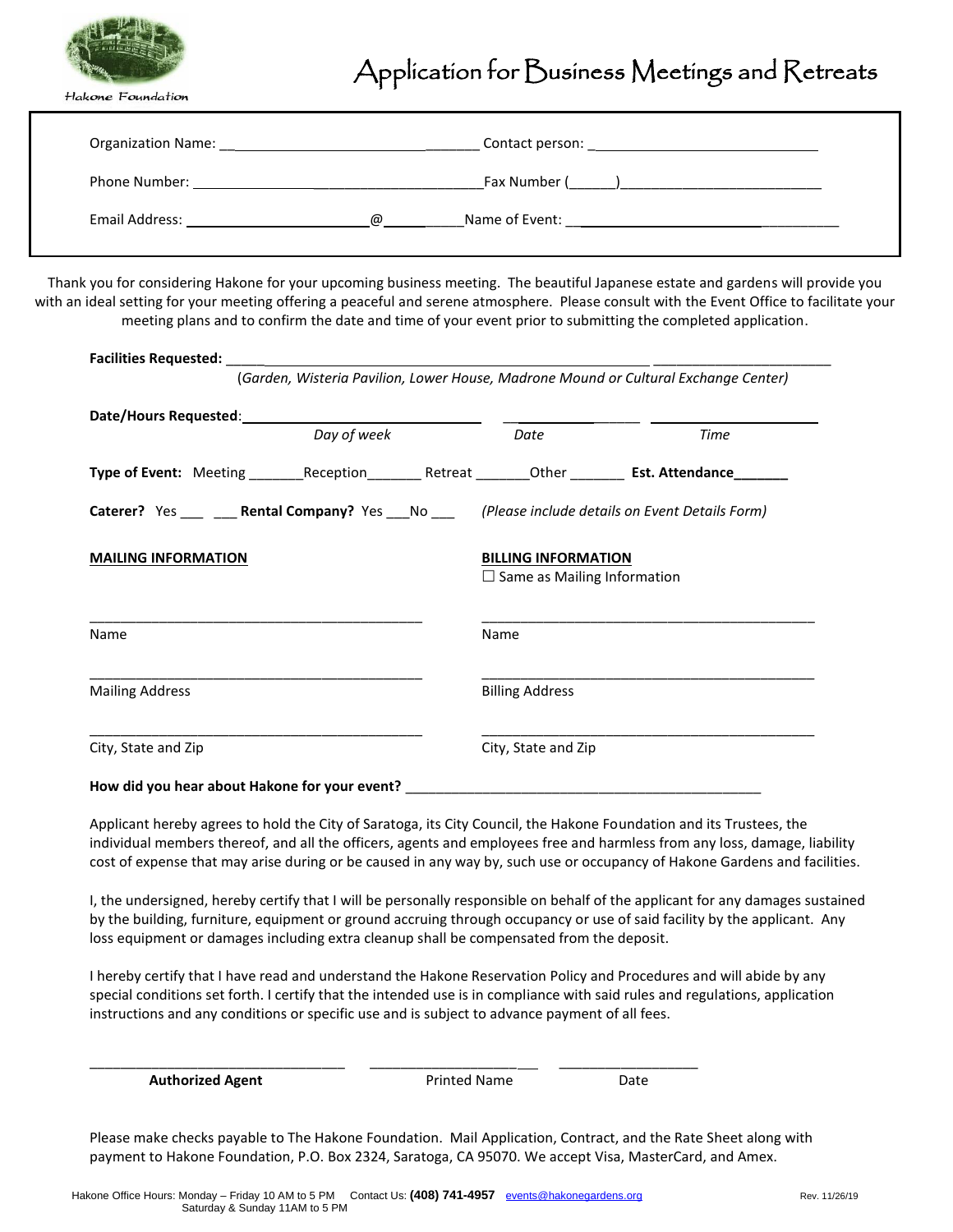

# **Hakone Event Policies**

Hakone Foundation

 **Please review, initial at each designated spot and sign at the bottom:**

- **Capacity:** All events are limited to a maximum of 180 people. The Garden and Madrone Mound can seat up to 180 people each. The Lower House (LH) is limited to 40 guests for a seated dinner and 60 guests for theater-style seating. The Cultural Exchange Center (CEC) is limited to 60 guests for a seated dinner and 80 guests for theatre-style seating. Seating capacity on the Cultural Exchange Deck is limited to 40 guests. The Japanese-style apartments and the Tatami-floored tearoom in the CEC are not part of any rental.
- **Hours of Use:** The Gardens may be reserved for use during the hours of 10am to 11am and 5pm to 9pm. The Lower House and the Cultural Exchange Center (CEC) may be reserved for use during hours when the gardens are open to the public, providing the nature of the function does not interfere with public use of the main garden's areas. Events held in the evenings may last up to 5 hours. All events are given 1 - 2 % hours prior to the start time for set-up and one hour after the event for clean-up.
- **Reservations:** To confirm a date for your event, a security / damage deposit of \$600 is required in addition to an amount equal to half the half the rental fee, along with the signed contract.
- **Furniture:** Hakone provides a limited number of tables and chairs. Available for use, at no extra charge, are 20 72"x30" tables, 20-60" round tables, 8 - 30" round table (4 high, 5 low), 180 white resin padded chairs, and 80 padded folding chairs. Delivery of materials rented outside the gardens must be arranged in advance with the Event Office. If items, either rented or personal, are left at Hakone for more than two business days after the event, the renter will be charged a \$50 storage fee for each day the items are left at the facilities to be taken from the deposit.
- **Setup/**B**reakdown:** The renter / caterer is responsible for setup and cleanup unless specified in the rental contract. At least one Event staff will be on duty during events at Hakone to render needed support, monitor the conditions of use, and to assure the regulations are observed. These staff members are responsible only for setup/breakdown of tables, chairs, and equipment rented from Hakone per the request of the client with additional labor fees. At our discretion, we may require additional security to be paid for by the renter.

Setup and breakdown time should be strictly observed by all involved parties including caterers. No earlier setup is permitted unless authorized in writing ahead of time.

The facility must be left clean with client and vendors removing all trash from the property.

**Parking:** There are 92 parking spaces available. Any cars that arrive after the spaces are filled will be turned away. Please request that your guests carpool.

Vans, limousines and 24-passenger buses may be used. No large buses are allowed due to the steep incline of the driveway. Vehicles are limited to a size of 30 feet maximum.

**Caterers/Vendors:** Hakone requests that caterers be chosen from our preferred list. The Event Office must approve a caterer who is not on our preferred list and a \$5 per person fee will apply for the outside caterers. A non-preferred caterer is required to supply Hakone with a copy of his/her business license, certificate of insurance and

proof of worker's compensation. Non-preferred caterers must also make an appointment with the Event Office to view the facilities.

Caterers, DJs, florists, photographers, musicians and others associated with setting up an event are expected to limit their use within the provided setup and breakdown time. The security/damage deposit refund will be reduced for extra work required to monitor extra set-up, to move or re-arrange rented materials left, and/or special cleanup. Please also note that trucks are limited to a maximum of 30 feet in size for Hakone.

The renter is solely responsible for the caterers and/or vendors that they contract for their event.

The gardens are not equipped with commercial kitchens. The small kitchens in the LH and CEC may be used as part of a rental.

- **Alcohol:** Alcoholic beverages are restricted to beer, wine and champagne. A liquor license is required for events serving hard alcohol and must be provided by the client from an outside source as the license is NOT included in the rental fee. Additionally, food and beverages are not allowed outside of rented areas. \_
- **Music/Dancing: Use of sound systems during garden open hours is prohibited.** \_\_\_\_\_\_ Sound levels in the gardens (between 5 – 9 pm) should be kept to a minimum and are not **to exceed 55 dBA at least fifty feet from the source** (City of Saratoga Municipal Code 7-30.050). All music arrangements of any form must be negotiated in advance**. Important: If you use a non-preferred DJ, please have them contact the Event Office for guidelines** prior to the event. Dancing is allowed within the CEC but not in the LH.
- **Garbage:** Caterers are contracted to remove trash and recycling from the property due to our limited capacity onsite. If you are not using a caterer, you are responsible for carrying out trash and recycling from your event. There is a \$150 deposit required for garbage removal; if your garbage is not removed your deposit will be forfeited.
- **Photography:** Photographers should obtain permission from the Event Office to conduct photo sessions at times other than during the event. Trails and paths should not be blocked by equipment. Photographers are requested to remain on the garden paths, open areas, or on steps, bridges and other walking areas.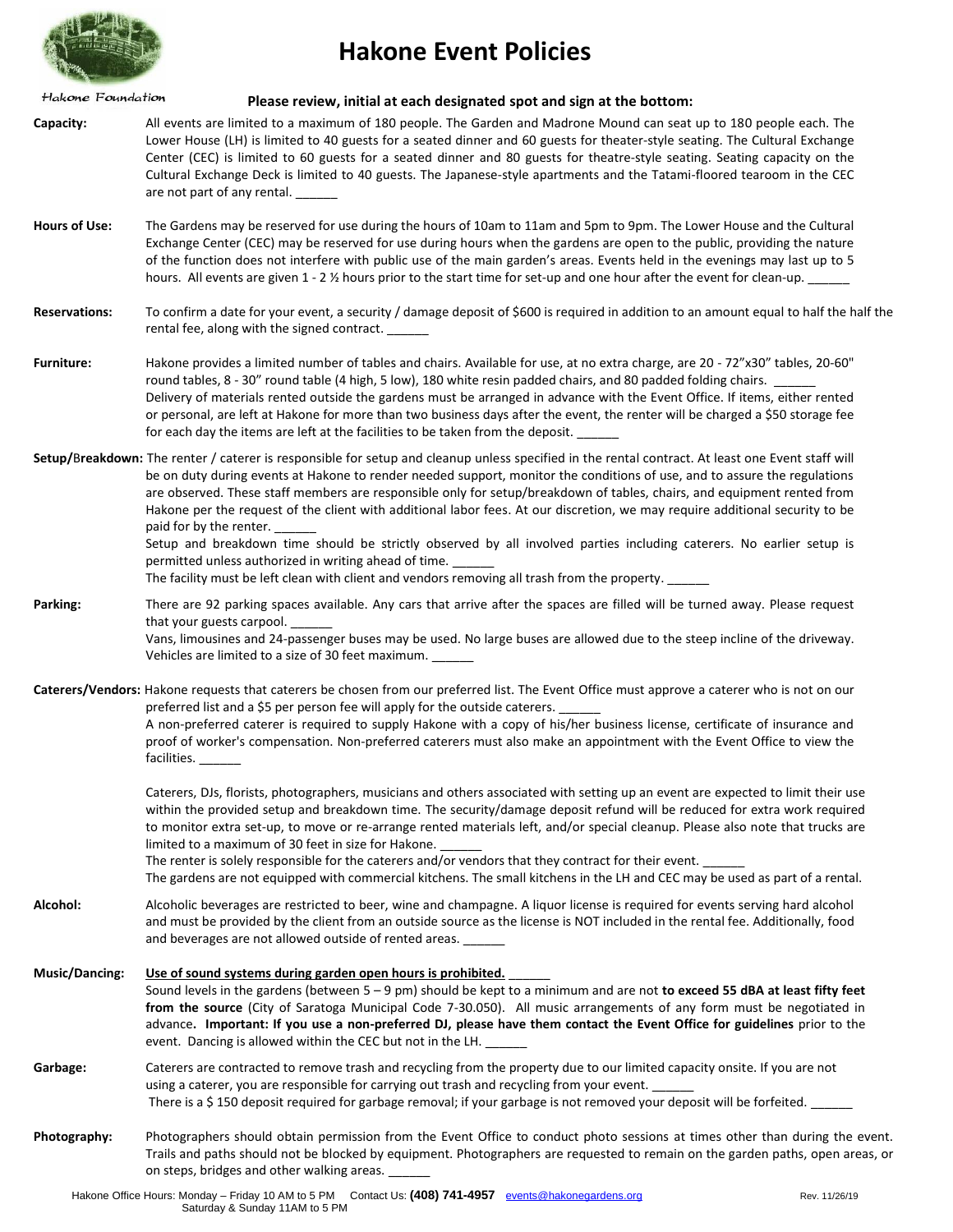

# Hakone Event Policies

#### Hakone Foundation

**Decoration: Attachment of any items to the walls, posts, trees, or other facilities using staples, tacks, nails, or tape is expressly prohibited**. Open flames are not permitted in the gardens or associated buildings. Votive and contained candles are allowed. **Flower petals, grains, and blow bubbles are not permitted**. All decorative items should be removed completely by the end of events without damages or marks. All signs and posts should be removed. \_\_\_\_\_\_

**Smoking:** No smoking is allowed in the buildings, deck, or in the gardens. Smoking is allowed only in the parking areas.

**Disability:** In compliance with the Americans With Disabilities Act, if you need special assistance to participate in this event, please contact the Event Office at (408) 741-4957. Notification 48 hours prior to the event will enable the Staff to make reasonable arrangements to ensure accessibility to the event.

**Damage Deposit:** Damage deposits are fully returned 30 days after the event. **However, some negligent use may cause forfeiture such as damages to the gardens and its facilities, loss, overtime use, heavy spills requiring extra cleaning, and rule violations**. \_\_\_\_\_\_ **It may also be forfeited for extra work required to monitor extra set up**, overtime cleanup, to move or re-arrange rented materials left behind, and/or special cleanup.

**Cancellations:** DEPOSIT: Cancellations between 12 months to a year out before the event will cause an administration fee of 10%. Cancellations between 6 - 12 months before the event will cause ⅓ of the deposit to be forfeited. Cancellations between 3 - 6 months before the event will cause ⅔ of the deposit to be forfeited. Less than 3 months' notice of cancellation will cause 100% of the deposit to be forfeited. \_\_\_\_\_\_

> RENTAL FEE: Cancellation between 12 months or a year out before the event will cause an administrative fee of 10%. Cancellations between 6 - 12 months before the event will cause ¼ of the rental fee to be forfeited. Cancellations between 3 - 6 months before the event will cause ¾ of the rental fee to be forfeited. Cancellations less than 3 months before the event will cause 100% of the rental fee to be forfeited. **\_\_\_\_\_\_**

**Postponement:** If notice of postponement is received more than 3 months before the event, the new date will be accepted, and the full rental fee will be due 90 days before that new date. Any payments that had been made to date will be kept by Hakone and applied toward the postponed event. If notice of postponement is received less than 3 months before the event, the above will apply, however, the previously paid deposit will be full forfeited, and a new deposit made in its place. An event may only be postponed once before full rental and deposit are forfeited. All notices of cancellation and postponing must be made in writing.

> Deposits and Rental Fees will not be returned if the event is cancelled or affected in any way due to bad weather or other reasons not the fault of Hakone. If, due to bad weather, a ceremony cannot take place in the outdoor area rented, any one of our indoor

facilities may be used at no extra charge.

- **Verbal Agreements:** No verbal agreements will be legally binding. **All agreements must be in writing** and approved by the Events Office no more than 30 days before the event. **\_\_\_\_\_\_**
- **Liability:** You agree to assume full responsibility for any theft, injury to any guest, invitee or visitor, any loss or damage to any of your property or that of any guest, invitee or visitor, or any loss or damage to any of the gardens or its facilities. Children should be supervised at all times.

Renter agrees to hold the Hakone Foundation and its agents free and harmless from any loss, damage, injury, liability cost or expense that may arise out of renter's use of Hakone's facilities and equipment caused by negligence of renter and its agents. The Hakone Foundation assumes no responsibility for any damage to or loss of rental items from outside rental agencies.

The Hakone Foundation may cancel this contract when in the opinion of the Event Coordinator the proposed use of the facilities will not be in the Hakone Foundation's interest or if the **renter has misrepresented itself or the event**. Furthermore, the Hakone Foundation shall not be liable for any unavailability of the premises due to any cause beyond the Hakone Foundation's reasonable control, including, but not limited to acts of God, acts of renter, acts of civil or military authority, war, epidemic, labor disputes, or labor shortages.

I have read and understand the guidelines and rental agreement. Any additions, deletions, or revisions must be made in writing and approved by both parties. This agreement constitutes the extent of obligation to the Hakone Foundation and I agree to abide by its terms and conditions.

**Signature of Renter Date signed Date signed** 

\_\_\_\_\_\_\_\_\_\_\_\_\_\_\_\_\_\_\_\_\_\_\_\_\_\_\_\_\_\_\_\_\_\_\_\_\_\_\_\_\_\_\_\_\_\_\_\_\_\_\_\_\_\_\_\_\_\_\_\_\_\_\_ \_\_\_\_\_\_\_\_\_\_\_\_\_\_\_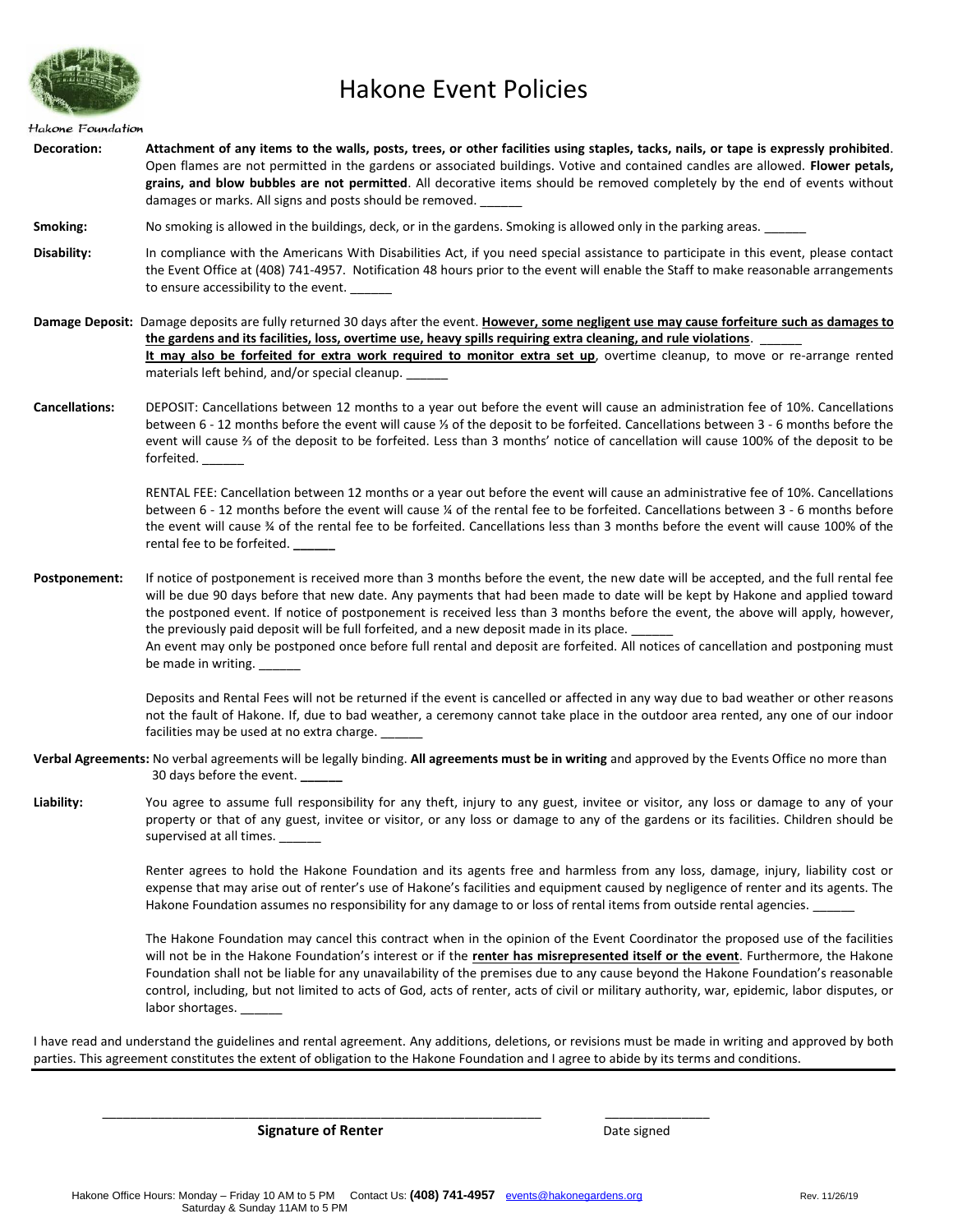

# **Business Meeting and Retreat Details**

### Hakone Foundation

|                       | TIMES OF EVENT:                                                                                                                                                                                                                                                                                                                                                                                                                                                                                                                                                                                                                                                                                                           | Set-up:<br>Event:                                                                                                          |                        |                                                                                                                                                                                                                            |                       |  |
|-----------------------|---------------------------------------------------------------------------------------------------------------------------------------------------------------------------------------------------------------------------------------------------------------------------------------------------------------------------------------------------------------------------------------------------------------------------------------------------------------------------------------------------------------------------------------------------------------------------------------------------------------------------------------------------------------------------------------------------------------------------|----------------------------------------------------------------------------------------------------------------------------|------------------------|----------------------------------------------------------------------------------------------------------------------------------------------------------------------------------------------------------------------------|-----------------------|--|
|                       |                                                                                                                                                                                                                                                                                                                                                                                                                                                                                                                                                                                                                                                                                                                           | Clean up:                                                                                                                  |                        |                                                                                                                                                                                                                            | $\frac{1}{2}$ Initial |  |
| ⊔<br>Ц<br>⊔<br>$\Box$ | Facility Set-up*: Please check all that apply and indicate quantities.<br>White Board (1 - 2)<br>Tables (30" x 72" rectangular or 60" round) - How many () rectangular (sits 6 - 8) () round (sits 8) [2] Chairs - How many ()<br>Podium<br>Power Strip for # __________ people                                                                                                                                                                                                                                                                                                                                                                                                                                           |                                                                                                                            |                        |                                                                                                                                                                                                                            |                       |  |
|                       | Table and Chair Arrangement: () Classroom () Boardroom () Hollow Square () Other: __________________                                                                                                                                                                                                                                                                                                                                                                                                                                                                                                                                                                                                                      |                                                                                                                            |                        |                                                                                                                                                                                                                            |                       |  |
|                       |                                                                                                                                                                                                                                                                                                                                                                                                                                                                                                                                                                                                                                                                                                                           |                                                                                                                            |                        | *Complimentary setup available for 50 or fewer guests. Larger parties require a \$150 labor setup charge.                                                                                                                  |                       |  |
|                       | <b>Rentable Items:</b><br>$\Box$ LCD Projector (Epson PowerLite Model EMP-S5)<br>$\Box$ Screen (Da-Lite Deluxe Insta Theater viewing size 60" x 80")<br>$\Box$ Microphone & speaker system                                                                                                                                                                                                                                                                                                                                                                                                                                                                                                                                |                                                                                                                            | Total Rental Charge: 5 | \$70<br>\$30 (with projector \$90)<br>\$150                                                                                                                                                                                |                       |  |
|                       |                                                                                                                                                                                                                                                                                                                                                                                                                                                                                                                                                                                                                                                                                                                           |                                                                                                                            |                        |                                                                                                                                                                                                                            |                       |  |
| □.                    | <b>Catering options:</b><br>□ Coffee, Tea or Soda: \$2.00 per person All-day bottled water<br>□ Continental Breakfast: Freshly baked breads and assorted pastries, butter spread, cream cheese, orange juice, coffee, and<br>seasonal fruit tray at \$19 per person.<br>Japanese Bento Box Lunch: Comes in an elegant Hakone Bento lunch box. A choice of Teriyaki (Beef, Chicken, Salmon, or<br>and a side dish (Shrimp & Veggie Tempura or Gyoza), \$24 per person.<br>□ Assorted Boxed Sandwiches: An assortment of half sandwiches individually wrapped. Served with your choice of salad to<br>□ Afternoon Light Snack: Assortment of cookies, crackers & cheese, nuts and fresh seasonal fruits. \$8.00 per person. | \$5.00 per person (served in the morning or afternoon)<br>\$7.00 per person All-day Coffee & Tea<br>\$3.00 per person Soda |                        | Mackerel). Vegetarian (Avocado or Cucumber Roll/Maki with Veggie Tempura) All meals served with Rice, Miso soup, salad<br>share, potato chips, pickle spears plus an assortment of freshly baked cookies. \$22 per person. |                       |  |
|                       | Note: \$25 delivery fee if less than 10 people.                                                                                                                                                                                                                                                                                                                                                                                                                                                                                                                                                                                                                                                                           |                                                                                                                            |                        | Total Food and Beverage Charge: _______________________                                                                                                                                                                    |                       |  |
|                       |                                                                                                                                                                                                                                                                                                                                                                                                                                                                                                                                                                                                                                                                                                                           |                                                                                                                            |                        |                                                                                                                                                                                                                            |                       |  |
|                       |                                                                                                                                                                                                                                                                                                                                                                                                                                                                                                                                                                                                                                                                                                                           | <b>Signature of Renter</b>                                                                                                 |                        |                                                                                                                                                                                                                            | Date signed           |  |
|                       |                                                                                                                                                                                                                                                                                                                                                                                                                                                                                                                                                                                                                                                                                                                           | Signature of Hakone Events Manager / Coordinator                                                                           |                        |                                                                                                                                                                                                                            | Date signed           |  |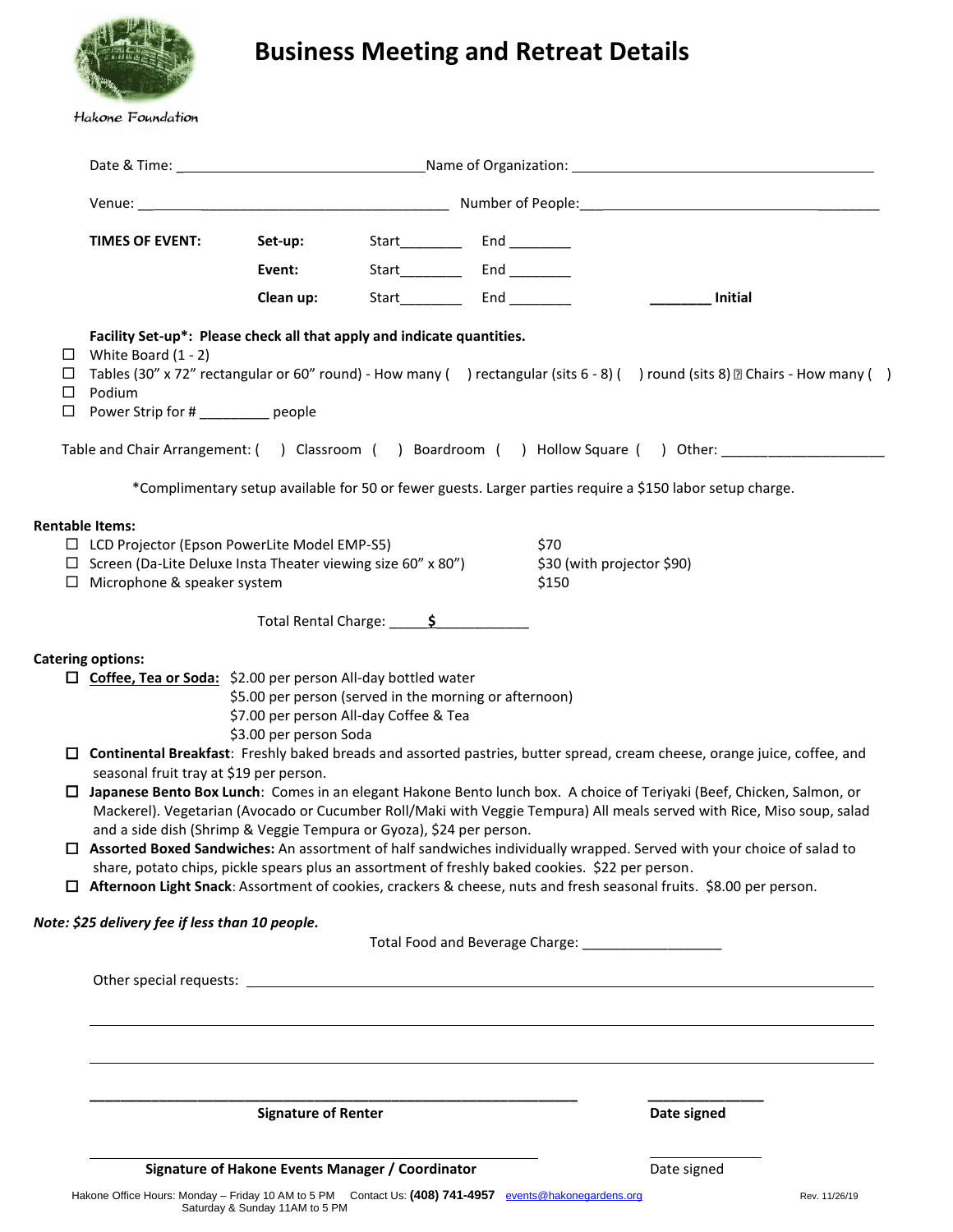

Hakone Foundation

# Hakone Estate and Gardens Map

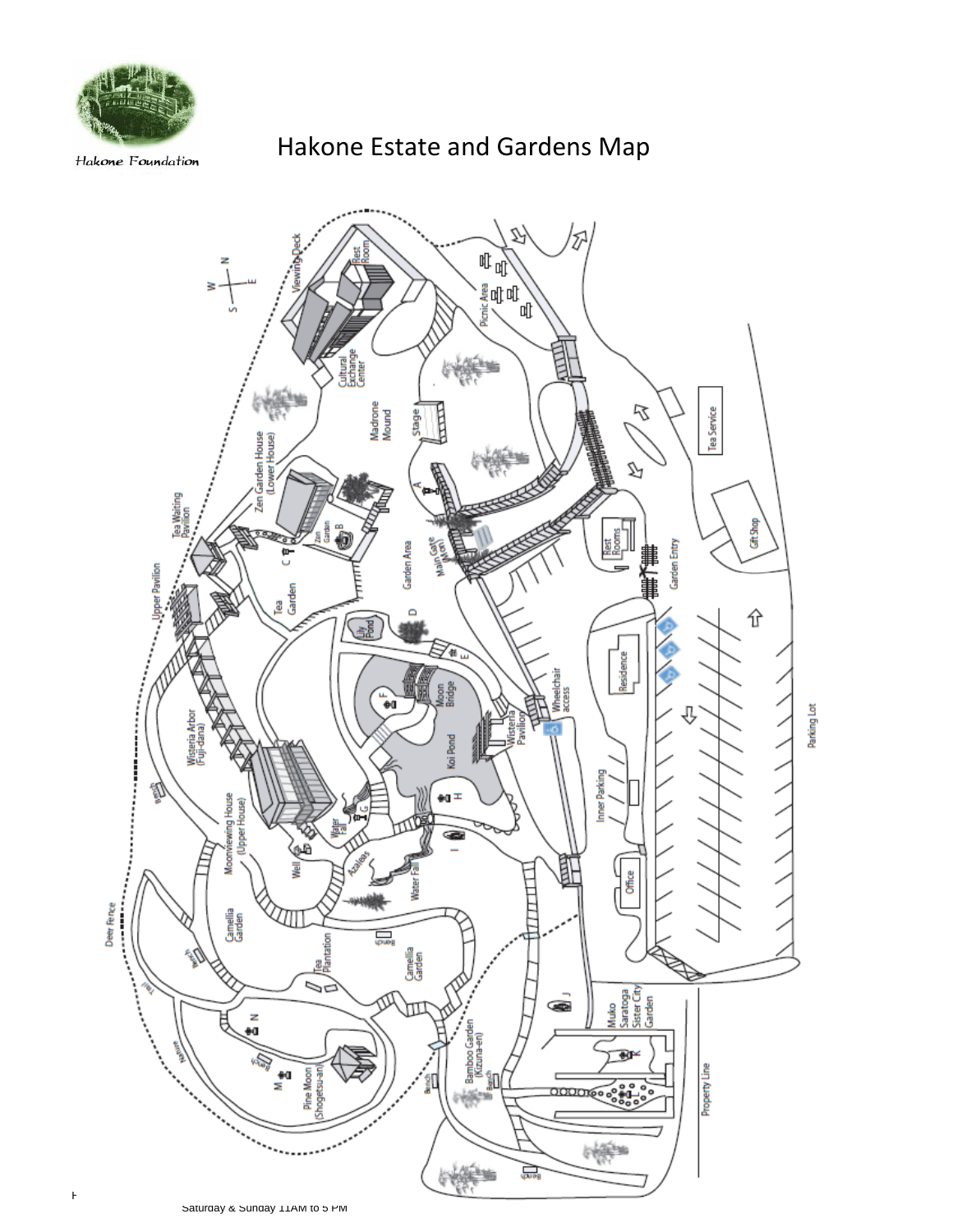

Hakone Foundation

# Hakone Preferred Caterers

For the most updated list, please check [http://www.hakone.us/plan-your-event/vendor-list.html.](http://www.hakone.us/plan-your-event/vendor-list.html)

Hakone is pleased to present a list of Preferred Caterers. These caterers have years of professional experience to assist you in the planning of your event. We strongly recommend our clients to use one of our Preferred Caterers since they are familiar with our policies/regulations/facility structures. If you have any questions, please contact the **Event Office at (408) 741-4957.**

## CAFÉ PRIMAVERA | **(408) 885.8800**

#### **475 Vandell Way, Suite A Campbell, CA 95008**

[www.cafeprimavera.com](http://www.cafeprimavera.com/); [sales@cafeprimavera.comC](mailto:sales@cafeprimavera.com)P fine Catering, also known as Café Primavera provide with all your catering needs from corporate deliveries and pickups, luncheons, weddings, holiday parties or a unique fine catering gourmet experience.

# CATERMAN CATERING | (**408) 441.8719**

#### **452 Reynolds Circle, San Jose, CA 95112**

#### [http://www.caterman.net](http://www.caterman.net/)

Exceptional Service and Gourmet Foods is our priority to our clients. Our gourmet menus offer a wide variety of delicious international cuisine.

# EISENHAUER'S CATERING AND EVENTS |

## **(408) 900.8125**

#### **743 S. Wolfe Road, Sunnyvale, CA 94086**

#### [www.eisenhauerscatering.com;](http://www.eisenhauerscatering.com/) [info@eisenhauerscatering.com](mailto:info@eisenhauerscatering.com)

Over 28 years of success in raising the standard in the event industry for high-quality, cutting-edge cuisine, exceptional customer service & personalized attention to detail.

## FLOURISHING GARDEN **| (408) 288.8868**

#### **1650 Monterey Hwy, San Jose, CA 95112**

Flourishing Garden offers a host of tasteful authentic Cantonese style cuisine, Hong Kong Style Dim Sum, and chef seafood specialties, Produce fresh, high-quality food at affordable prices.

# GREENFISH CATERING **| (408) 432.1182**

### **1971 O'Toole Way, San Jose, CA 95131**

#### [http://greenfishcatering.com](http://greenfishcatering.com/); [info@greenfishcatering.com](mailto:info@greenfishcatering.com)

Greenfish Catering specializes in serving quality contemporary Asian cuisine such as Japanese, Korean, and Chinese cuisines. Our ecoconscious approach to business that ensures that you will be provided with only the freshest and wholesome ingredients.

### GUNTHER'S CATERING **| (408) 266.9022 1601 Meridian Avenue, San Jose, CA 95125**

## [www.guntherscatering.com](http://www.guntherscatering.com/); [gunters@sbcglobal.net](mailto:gunters@sbcglobal.net)

A family owned and operated catering service, striving to meet and exceed your expectations. With extensive experience since 1971, Gunther's offer flexibility in their menu selection to dazzle your taste buds, work with your budget, and provide you personal and professional service. From simple to elegant, they feature American, European, and Latin Cuisines, with many other international flairs including beverage catering.

# HAND HELD CATERING | **(408)692-4782** 1725 De La Cruz Blvd 1, Santa Clara CA 95050

### [www.handheldcatering.com;](http://www.handheldcatering.com/) [Info@handheldcatering.com](mailto:Info@handheldcatering.com)

San Jose based catering and event planning company that provides fresh, high-quality, and (most importantly) delicious food for Bay Area events using the farm to fork approach. Focusing on traditional French techniques with a California twist, Handheld believes fresh, wholesome food is the best!

# HOMESTEAD KITCHEN + LIBATIONS | **(408) 638.5410**

#### **1285 Homestead Road Santa Clara, CA 95050**

#### [www.thehomestead-group.com](http://www.thehomestead-group.com/)

Full-service catering company with a reputation for catering exceptional, restaurantquality experiences.

# LE PAPILLON **| (408) 296.3730**

## **410 Saratoga Avenue, San Jose, CA 95129**

#### [www.lepapillon.com](http://www.lepapillon.com/)

Le Papillon restaurant has been serving the Silicon Valley for nearly a quarter of a century. Providing fine, innovative cuisine in an exclusive atmosphere has been our singular goal. We bring this same commitment to quality to all our catered events, from intimate gatherings to grand affairs.

# LE'S KITCHEN CATERING

#### **P.O. Box 422583, San Francisco, CA 94142**

[http://leskitchen.com;](http://leskitchen.com/) [Inquiries@LesKitchen.com](mailto:Inquiries@LesKitchen.com) 

Le's Kitchen Catering was founded with a passion for preparing authentic Asian flavors, served with a contemporary flare, for your special celebrations. Executive Chef Le recreates the richness of traditional Chinese flavors with Southeast Asian influences using the healthiest and freshest ingredients possible.

# THE NAPKIN RING CATERING **| (408) 867.5588**

#### **1 Oak Place, Saratoga, CA 95070**

#### [www.napkinring.com](http://www.napkinring.com/); [shirley@napkinring.com](mailto:shirley@napkinring.com)

Carol Sowalla has been in business for many years, to the delight of her clients, each event is individually planned, whether it be a corporate party, wedding or dinner party. The ever-changing menus are selected on a personal basis.

# THE PARTY HELPERS **| (408) 435.7337**

# **780 Montague Express Way, Suite 706, San Jose, CA 95131**

#### [www.thepartyhelpers.com](http://www.thepartyhelpers.com/)

Our job is to make every aspect of your event, be it a wedding for five hundred or a business soirée for ten, reflect your personal vision. Whether you are planning a tented affair with an ice sculpture luge, iridescent crush linens and love seats or a board room meeting dependent upon timely and efficient set up with delicious dishes

# TOAST CATERING & EVENT MANAGEMENT | **(650) 877.8225**

# **193 Los Robles Dr. Burlingame, CA 94010**

## [www.toastbayarea.com](http://www.toastbayarea.com/)

Specializes in Wedding, Private and Corporate events throughout the San Francisco Bay Area. Offering a vast selection of both sophisticated and casual menu items and services, **Toast Catering** prides itself on customizing every event to fit their client's needs and budget.